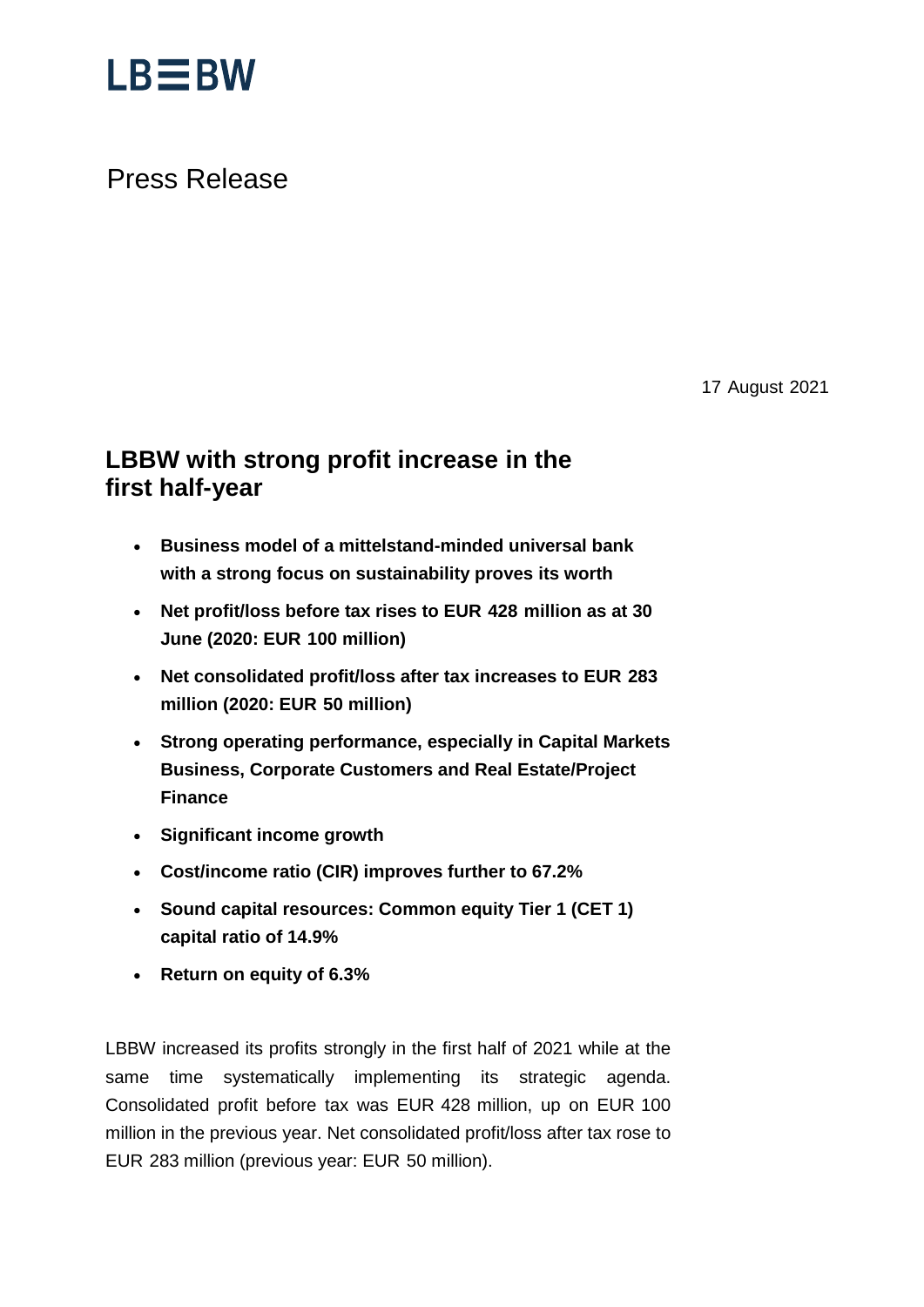Page 2 Press Release 17 August 2021

Rainer Neske, Chairman of LBBW's Board of Managing Directors, commented: "Our very encouraging half-year figures are the result of considerable changes and modernization at LBBW over recent years. We expanded our growth areas as planned and keep our costs under control while simultaneously investing in sustainability and digitalization. This strategy is increasingly paying off." Rainer Neske went on: "The banking environment remains difficult. In light of this, we are continuing to work on developing LBBW further and permanently establishing ourselves as one of the top banks on the German market in terms of customer satisfaction, profitability and employee loyalty".

Earnings were driven by good operating performance and a decline in allowances for losses on loans and securities compared to the previous year. The bank's income climbed by a considerable EUR 160 million or 12% to just under EUR 1.5 billion.

LBBW's capitalization remains solid. The common equity Tier 1 capital ratio (CRR/CRD IV fully loaded) came to 14.9% (31 December 2020: 14.8%), again putting it well in excess of regulatory capital requirements. The total capital ratio was 22.1% (31 December 2020: 22.8%). Riskweighted assets were nearly unchanged at EUR 82.5 billion. Return on equity improved to 6.3 % (previous year: 1.5%).

#### **Growth areas expanded**

At the same time, LBBW has continued to develop along its strategic cornerstones of business focus, sustainability, digitalization and agility. The bank made good progress in its growth areas, with corporate finance business, for example, performing extremely well with an increase in revenue by 10% compared to year-end 2020. The growth sectors of telecommunication/media and electronics/IT, pharmaceuticals/ healthcare and utilities/energy have again grown by 8% since the start of the year. Total assets in the Asset and Wealth Management business area rose by just under EUR 6 billion to EUR 135 billion. After taking over BayernLB's interest-rate, currency and commodity management for savings banks' corporate customers at the start of the year, we strengthened our savings bank business further by acquiring the interest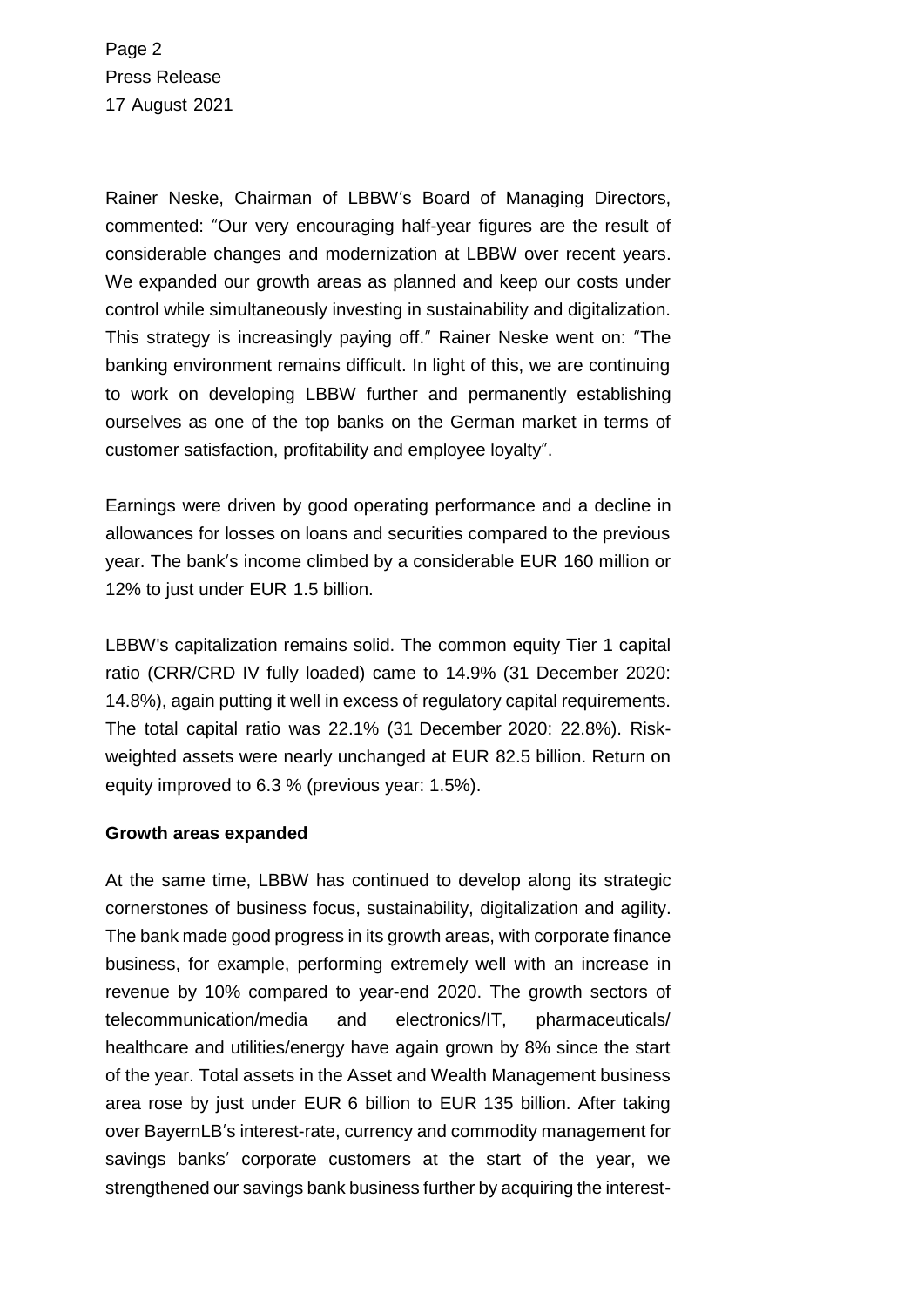Page 3 Press Release 17 August 2021

rate, currency and commodity management of HCOB (formerly HSH Nordbank).

### **Bank extends leading position in sustainability**

LBBW underscored its pioneering role among the major German banks in the area of sustainability. The annual survey of 200 CFOs, treasurers and financial directors conducted by the business magazine "Finance" named LBBW as the best bank on the German market for sustainability and ESG advisory. In the first half of the year LBBW also issued the first social bond for private investors and converted the "LBBW Balance" umbrella funds to sustainability. The bank's sustainable product range was also expanded further by way of LBBW Asset Management's "Gesund leben" equity fund. We again arranged numerous sustainable finance options for our customers. In addition, LBBW participated in two further social bond issues under the European SURE program in the first half of the year. This comes on the back of accompanying a similar issue for the first time at the end of 2020. The bank was also a joint lead manager for the first green bond of the state of Baden-Württemberg.

LBBW is currently working hard on integrating future regulatory requirements in connection with achieving the Paris climate targets into its internal processes. It also reviews its sustainability guidelines on an ongoing basis. Recently, for example, it introduced a far stricter coal guideline.

LBBW is also working continuously on advancing digitalization of both internal processes and customer interfaces. One milestone here was the first fully digital transaction to secure payments for trade transactions based on blockchain on the Marco Polo platform.

## **Significant improvement in income, lower allowances for losses on loans and securities**

All in all, LBBW considerably boosted **income** in the first half of 2021 to EUR 1,496 million (previous year: EUR 1,336 million) on the back of good operating performance. Capital Markets Business performed particularly well in almost all product areas. Income also picked up in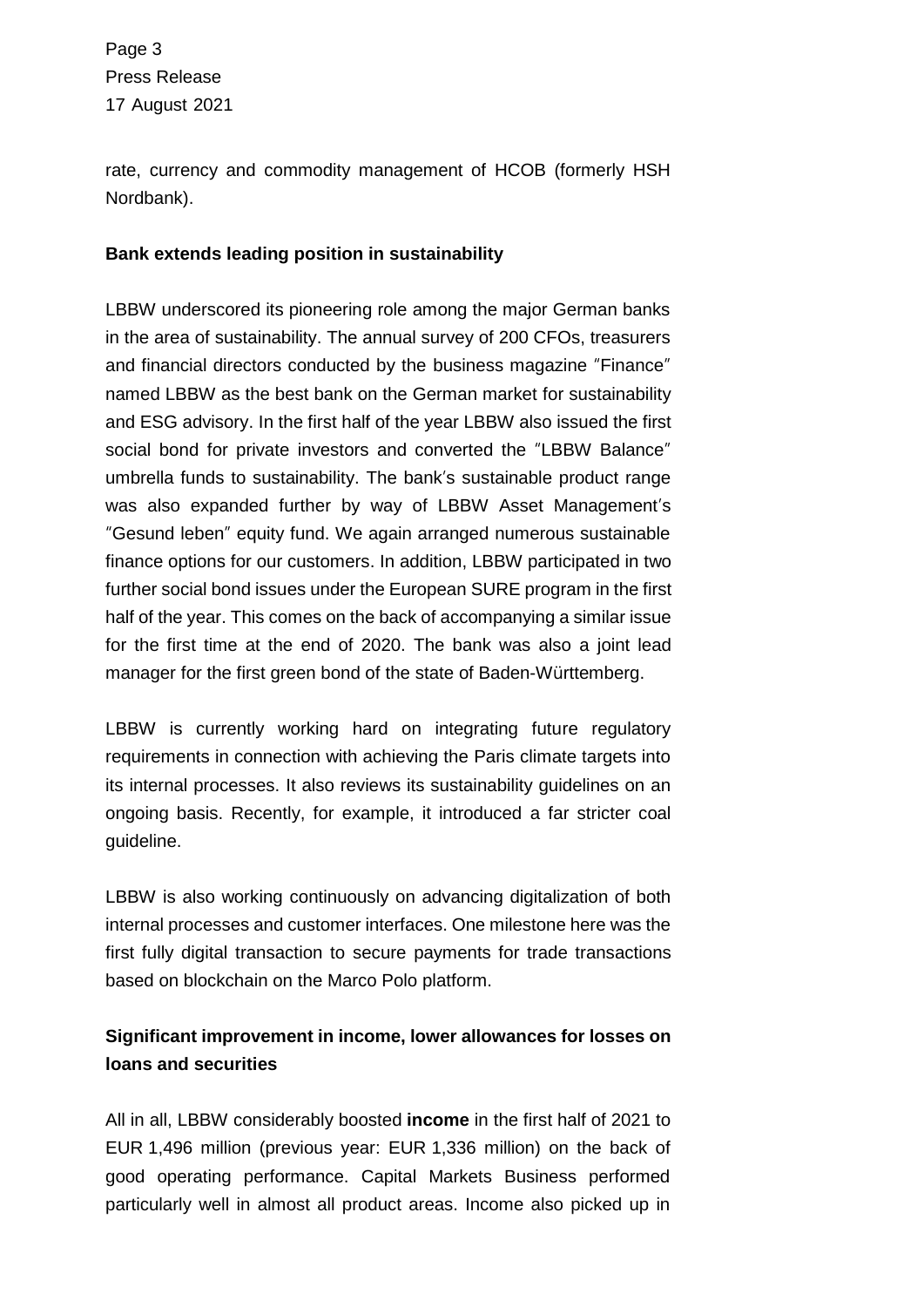Page 4 Press Release 17 August 2021

business with corporate customers and in the Real Estate/Project Finance segment. LBBW generated income of EUR 110 million from the ECB's TLTRO III refinancing operations as the lending targets connected with the program were achieved.

In the first half of the year, LBBW's **allowances for losses on loans and securities** came to the amount of EUR 63 million. EUR 20 million of this was attributable to increasing the adjustments made last year in view of the potential effects of the coronavirus pandemic. Allowances for losses on loans and securities came to EUR 281 million in the previous year, the result primarily of one large insolvency and provisions for the potential effects of the coronavirus pandemic. There were no notable defaults in the first half of 2021 on account of the pandemic. The good quality of the lending portfolio is also reflected in the low non-performing loan (NPL) ratio of just 0.7%.

Total **expenses** rose to EUR 1,005 million (previous year: EUR 954 million). This includes higher **expenses for the bank levy and deposit guarantee system** for 2021 as a whole, which increased to EUR 137 million and were totally recognized in the first half of the year. In the previous year, the strains from this were EUR 19 million lower. Administrative expenses rose to EUR 868 million, up on EUR 837 million in the previous year.

**Net consolidated profit/loss before tax** improved considerably to EUR 428 million (previous year: EUR 100 million). After deducting **income taxes** of EUR 145 million, **net consolidated profit after taxes** amounted to EUR 283 million (previous year: EUR 50 million).

#### **Operating segments at a glance**

The **Corporate Customers** segment performed very favourably. Net profit before tax came to EUR 202 million thanks to strong customer business. Income also picked up this year in the growth area of corporate finance. Export financing was also in high demand. The high esteem in which customers hold LBBW in the field of foreign trade is also reflected in the fact that LBBW was named one of the top international banks for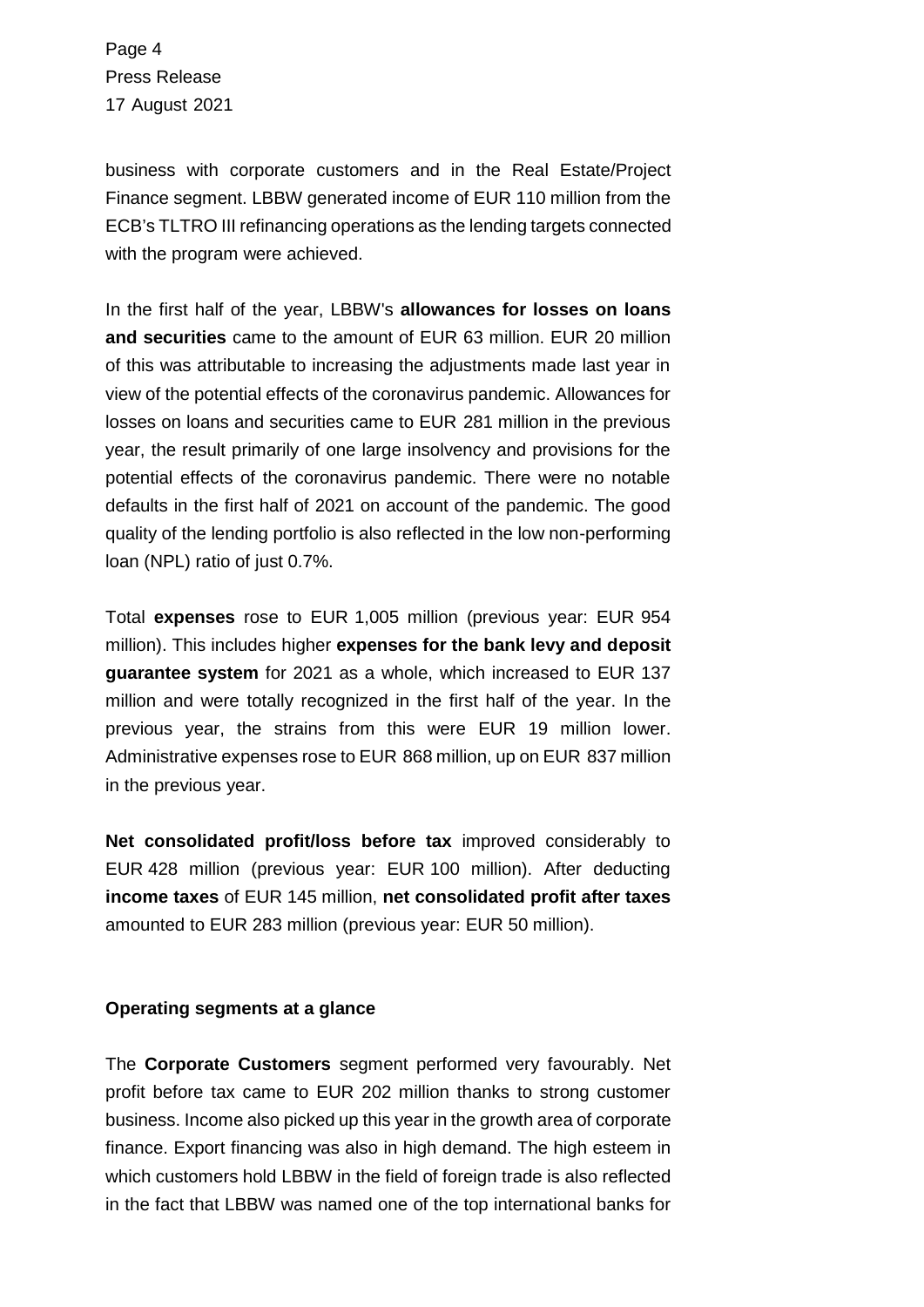Page 5 Press Release 17 August 2021

export financing for the third time by the specialist information service TXF. The segment also accounted for a large share of the TLTRO III refinancing operations. Allowances for losses on loans and securities remained far lower than the previous year's figure, which was strained by the major insolvency.

The **Real Estate/Project Finance** segment increased its pre-tax profit substantially by 27% to EUR 136 million. The customers lending volume in the segment, which also benefited from the TLTRO III program, was stable at EUR 29 billion. New business was also on par with the previous year at around EUR 5 billion. Commercial real estate financing accounted for EUR 4.3 billion of this. One focal area here was on financing residential property. Project finance was focused on sustainable financing and digital infrastructure. Portfolio quality remains high, which is also clear from the fact that the pandemic has not resulted in any defaults.

The **Capital Markets Business** segment again exceeded the good previous year result, generating a pre-tax profit of EUR 172 million (previous year: EUR 125 million). Income saw a considerable upturn, driven in part by strong customers business in hedging and investment products, especially certificates. Administrative expenses declined slightly thanks to high cost discipline.

Securities transactions and the customers lending volume performed well in the **Private Customers/Savings Banks** segment. By contrast, income from payment transactions suffered a decline due to the crisis and the brokerage business remained at a low level. Also low interest rates affected the deposit business. Furthermore, provisions of EUR 12 million were recognized on account of the new ruling on making changes to general terms and conditions. This also caused net profit/loss to decrease to EUR 2 million (previous year: EUR 19 million).

#### **Outlook**

For the current fiscal year, LBBW expects a positive result in the threedigit million range and above the previous year's figure.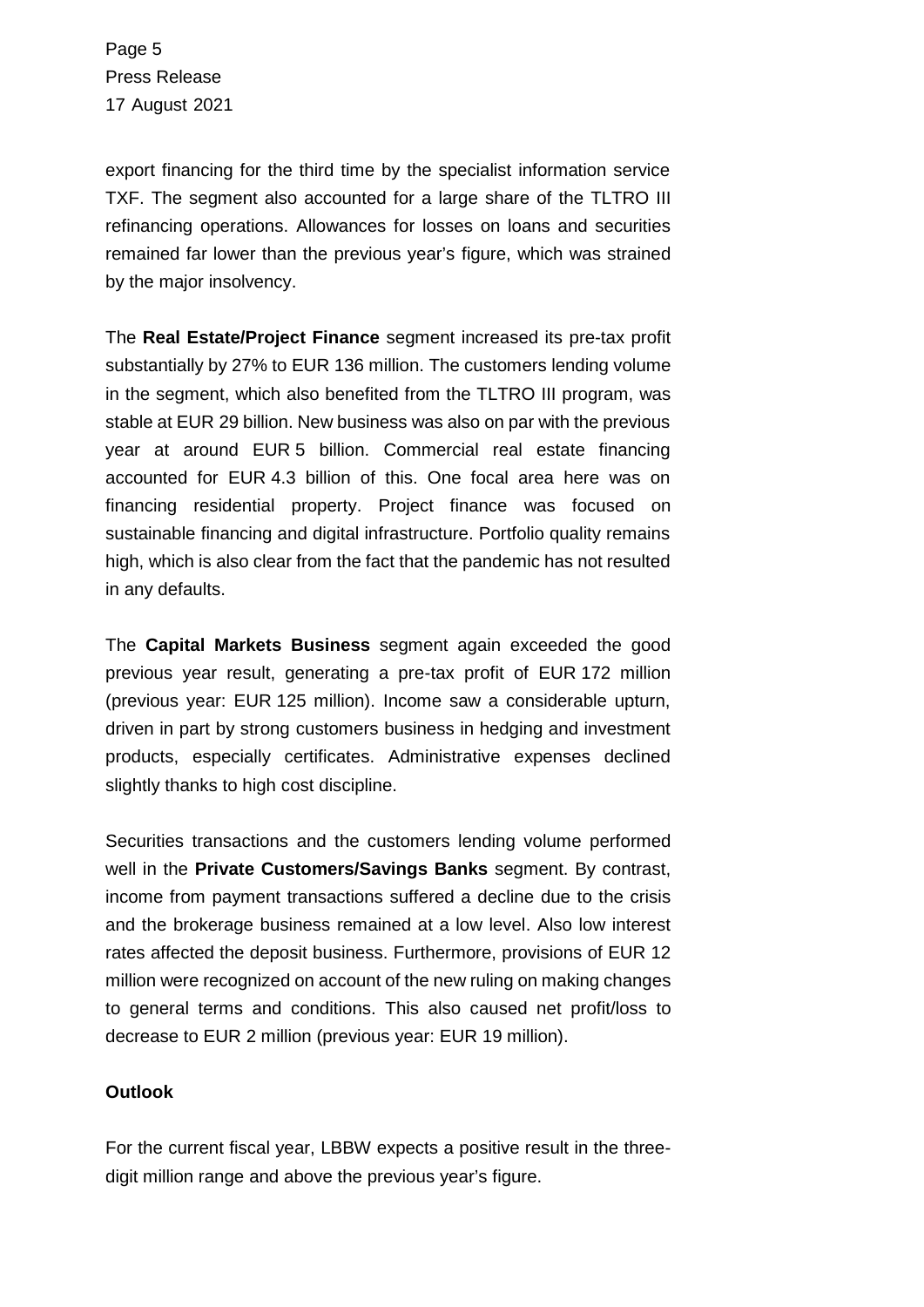# Key figures of the LBBW Group as at 30 June 2021

#### Income statement

|                                                        | 1 Jan. -           | 1 Jan. -                  |                |         |
|--------------------------------------------------------|--------------------|---------------------------|----------------|---------|
|                                                        | 30 June 2021       | 30 June 2020 <sup>1</sup> | Change         |         |
|                                                        | <b>EUR million</b> | <b>EUR million</b>        | in EUR million | in $%$  |
| Net interest income                                    | 1,026              | 872                       | 153            | 17.6    |
| Net fee and commission income                          | 294                | 274                       | 20             | 7.3     |
| Net gains/losses on remeasurement and disposal         | 51                 | $-182$                    | 233            |         |
| Other operating income/expenses                        | 62                 | 90                        | $-28$          | $-31.2$ |
| Total operating income/expenses                        | 1,433              | 1,055                     | 378            | 35.8    |
| of which income                                        | 1,496              | 1,336                     | 160            | 12.0    |
| of which allowances for losses on loans and securities | $-63$              | $-281$                    | 218            | $-77.5$ |
| <b>Expenses</b>                                        | $-1,005$           | $-954$                    | $-51$          | 5.3     |
| of which administrative expenses                       | $-868$             | $-837$                    | $-31$          | 3.7     |
| of which bank levy and deposit guarantee system        | $-137$             | $-118$                    | $-19$          | 15.7    |
| of which net income/expenses from restructuring        | $\overline{0}$     |                           | -1             | $-94.4$ |
| Consolidated profit/loss before tax                    | 428                | 100                       | 328            | >100    |
| Income taxes                                           | $-145$             | $-50$                     | $-95$          | >100    |
| Net consolidated profit/loss                           | 283                | 50                        | 233            | >100    |

Figures may be subject to rounding differences. Percentages are based on the exact figures.

<sup>1</sup> Restatement of prior year amounts

### Key figures

|                      | 30 June 2021   | 31 Dec. 2020   | Change         |        |
|----------------------|----------------|----------------|----------------|--------|
|                      | in EUR billion | in EUR billion | in EUR billion | in $%$ |
| <b>Total assets</b>  | 304            | 276            | 28             | 10.0   |
| Risk-weighted assets | 83             | 82             |                | 0.3    |

Figures may be subject to rounding differences. Percentages are based on the exact figures.

|                                                                | 30 June 2021 | 31 Dec. 2020 |
|----------------------------------------------------------------|--------------|--------------|
|                                                                | in $%$       | in $%$       |
| Common equity Tier 1 capital ratio (CRR/CRD IV "fully loaded") | 14.9         | 14.8         |
| Total capital ratio (CRR/CRD IV "fully loaded")                | 22.1         | 22.8         |

|                         | 1 Jan. $-$<br>30 June 2021 | 1 Jan. $-$<br>30 June 2020 <sup>1</sup> |  |
|-------------------------|----------------------------|-----------------------------------------|--|
|                         | in $%$                     | in $%$                                  |  |
| Return on equity (RoE)  | 6.3                        | 1.5                                     |  |
| Cost/income ratio (CIR) | 67.2                       | 71.5                                    |  |

<sup>1</sup> Restatement of prior year amounts

|           | 30 June 2021 | 31 Dec. 2020 | Change   |        |
|-----------|--------------|--------------|----------|--------|
|           |              |              | absolute | in $%$ |
| Employees | 9,963        | 10,121       | $-158$   | $-1.6$ |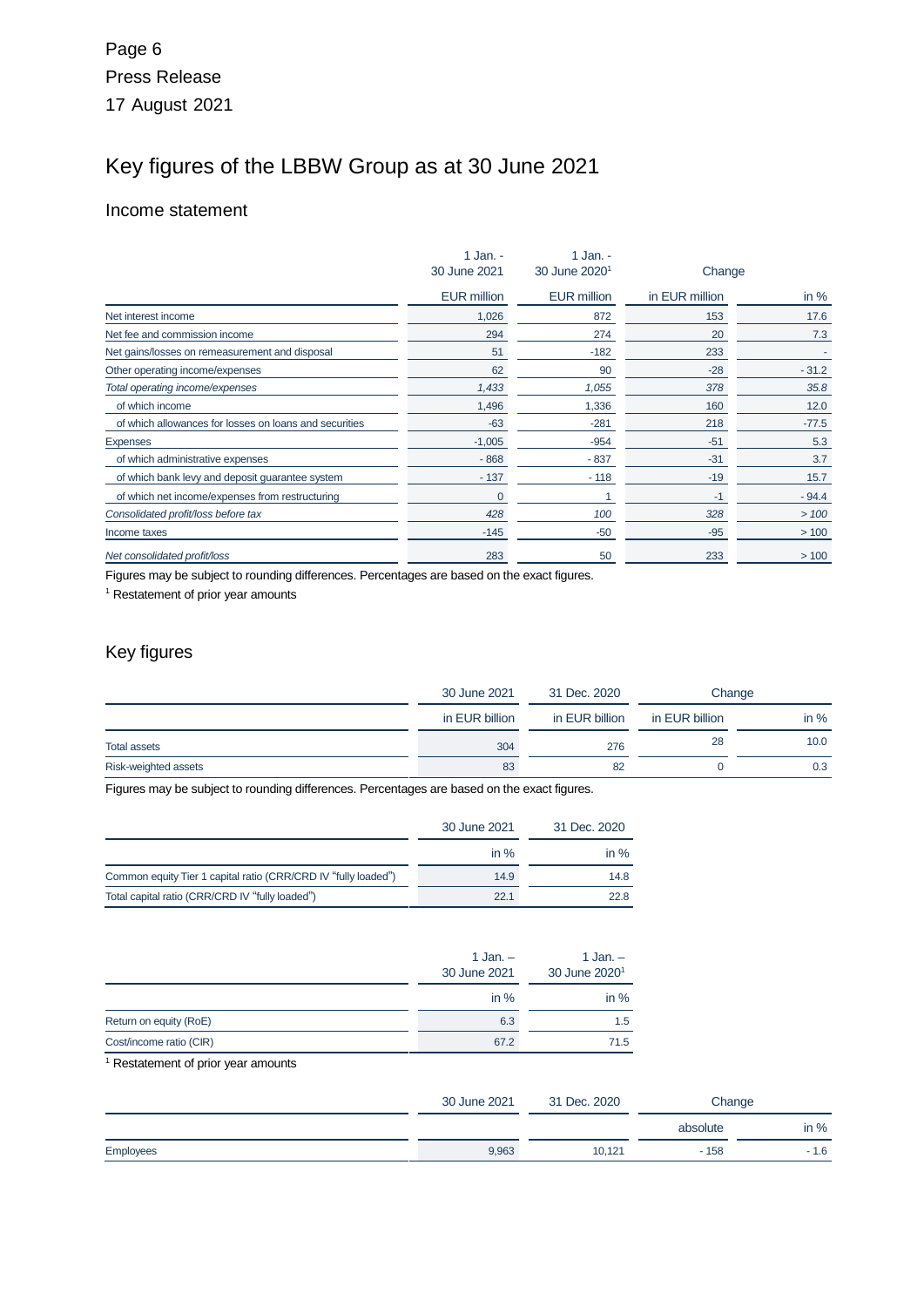## Page 7 Press Release 17 August 2021

# Segments at a glance

### Corporate Customers

|                                                        | 1 Jan. -<br>30 June 2021 | 1 Jan. -<br>30 June 2020 <sup>1</sup> |
|--------------------------------------------------------|--------------------------|---------------------------------------|
|                                                        | <b>EUR million</b>       | <b>EUR</b> million                    |
| Net interest income                                    | 491                      | 414                                   |
| Net fee and commission income                          | 84                       | 112                                   |
| Net gains/losses on remeasurement and disposal         | $-81$                    | $-253$                                |
| Other operating income/expenses                        | 13                       | 0                                     |
| Total operating income/expenses                        | 507                      | 273                                   |
| of which income                                        | 592                      | 507                                   |
| of which allowances for losses on loans and securities | - 85                     | $-234$                                |
| <b>Expenses</b>                                        | $-306$                   | $-310$                                |
| of which administrative expenses                       | $-285$                   | - 294                                 |
| of which bank levy and deposit guarantee system        | $-20$                    | $-16$                                 |
| of which net income/expenses from restructuring        | 0                        | 0                                     |
| Consolidated profit/loss before tax                    | 202                      | - 37                                  |

<sup>1</sup> Restatement of prior year amounts

### Real Estate/Project Finance

|                                                        | 1 Jan. -<br>30 June 2021 | 1 Jan. -<br>30 June 2020 <sup>1</sup> |
|--------------------------------------------------------|--------------------------|---------------------------------------|
|                                                        | <b>EUR million</b>       | <b>EUR million</b>                    |
| Net interest income                                    | 201                      | 152                                   |
| Net fee and commission income                          | 7                        | 10                                    |
| Net gains/losses on remeasurement and disposal         | $-16$                    | - 9                                   |
| Other operating income/expenses                        | 38                       | 45                                    |
| Total operating income/expenses                        | 230                      | 198                                   |
| of which income                                        | 247                      | 202                                   |
| of which allowances for losses on loans and securities | $-17$                    | - 4                                   |
| <b>Expenses</b>                                        | $-93$                    | - 91                                  |
| of which administrative expenses                       | - 84                     | $-82$                                 |
| of which bank levy and deposit quarantee system        | $-10$                    | - 9                                   |
| of which net income/expenses from restructuring        | 0                        | 0                                     |
| Consolidated profit/loss before tax                    | 136                      | 107                                   |
|                                                        |                          |                                       |

<sup>1</sup> Restatement of prior year amounts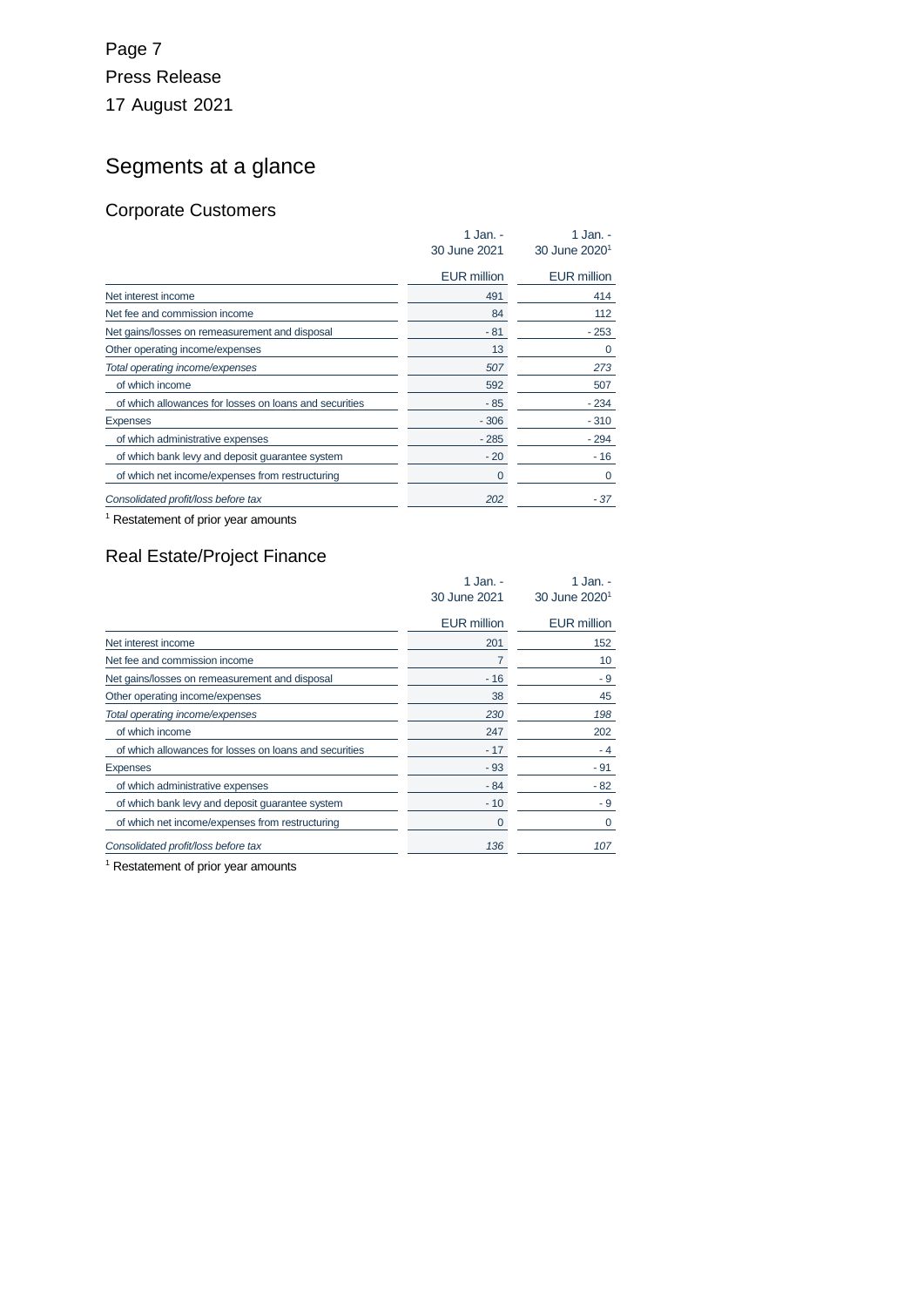## Page 8 Press Release 17 August 2021

## Capital Markets Business

|                                                        | 1 Jan. -<br>30 June 2021 | 1 Jan. -<br>30 June 2020 <sup>1</sup> |
|--------------------------------------------------------|--------------------------|---------------------------------------|
|                                                        | <b>EUR million</b>       | <b>EUR million</b>                    |
| Net interest income                                    | 234                      | 176                                   |
| Net fee and commission income                          | 65                       | 48                                    |
| Net gains/losses on remeasurement and disposal         | 115                      | 145                                   |
| Other operating income/expenses                        | 4                        | 1                                     |
| Total operating income/expenses                        | 418                      | 370                                   |
| of which income                                        | 418                      | 370                                   |
| of which allowances for losses on loans and securities | 0                        | 0                                     |
| <b>Expenses</b>                                        | $-246$                   | $-245$                                |
| of which administrative expenses                       | $-213$                   | $-218$                                |
| of which bank levy and deposit guarantee system        | $-32$                    | $-27$                                 |
| of which net income/expenses from restructuring        | 0                        | 0                                     |
| Consolidated profit/loss before tax                    | 172                      | 125                                   |

<sup>1</sup> Restatement of prior year amounts

### Private Customers/Savings Banks

|                                                        | 1 Jan. -<br>30 June 2021 | 1 Jan. -<br>30 June 2020 <sup>1</sup> |
|--------------------------------------------------------|--------------------------|---------------------------------------|
|                                                        | <b>EUR million</b>       | <b>EUR million</b>                    |
| Net interest income                                    | 132                      | 146                                   |
| Net fee and commission income                          | 126                      | 124                                   |
| Net gains/losses on remeasurement and disposal         |                          | - 1                                   |
| Other operating income/expenses                        | $-13$                    | - 4                                   |
| Total operating income/expenses                        | 246                      | 265                                   |
| of which income                                        | 246                      | 263                                   |
| of which allowances for losses on loans and securities |                          |                                       |
| <b>Expenses</b>                                        | $-244$                   | $-246$                                |
| of which administrative expenses                       | $-244$                   | $-246$                                |
| of which bank levy and deposit guarantee system        |                          | 0                                     |
| of which net income/expenses from restructuring        | $\Omega$                 | $\Omega$                              |
| Consolidated profit/loss before tax                    | 2                        | 19                                    |

<sup>1</sup> Restatement of prior year amounts

### Corporate Items/Reconciliation/Consolidation

|                                                        | 1 Jan. -<br>30 June 2021 | 1 Jan. -<br>30 June 2020 <sup>1</sup> |
|--------------------------------------------------------|--------------------------|---------------------------------------|
|                                                        | <b>EUR million</b>       | <b>EUR million</b>                    |
| Net interest income                                    | $-33$                    | - 16                                  |
| Net fee and commission income                          | 12                       | - 20                                  |
| Net gains/losses on remeasurement and disposal         | 32                       | $-63$                                 |
| Other operating income/expenses                        | 19                       | 48                                    |
| Total operating income/expenses                        | 32                       | - 51                                  |
| of which income                                        | $-7$                     | $-7$                                  |
| of which allowances for losses on loans and securities | 38                       | - 44                                  |
| <b>Expenses</b>                                        | $-116$                   | $-62$                                 |
| of which administrative expenses                       | $-41$                    | 3                                     |
| of which bank levy and deposit quarantee system        | $-75$                    | - 66                                  |
| of which net income/expenses from restructuring        | 0                        |                                       |
| Consolidated profit/loss before tax                    | $-84$                    | $-113$                                |

<sup>1</sup> Restatement of prior year amounts